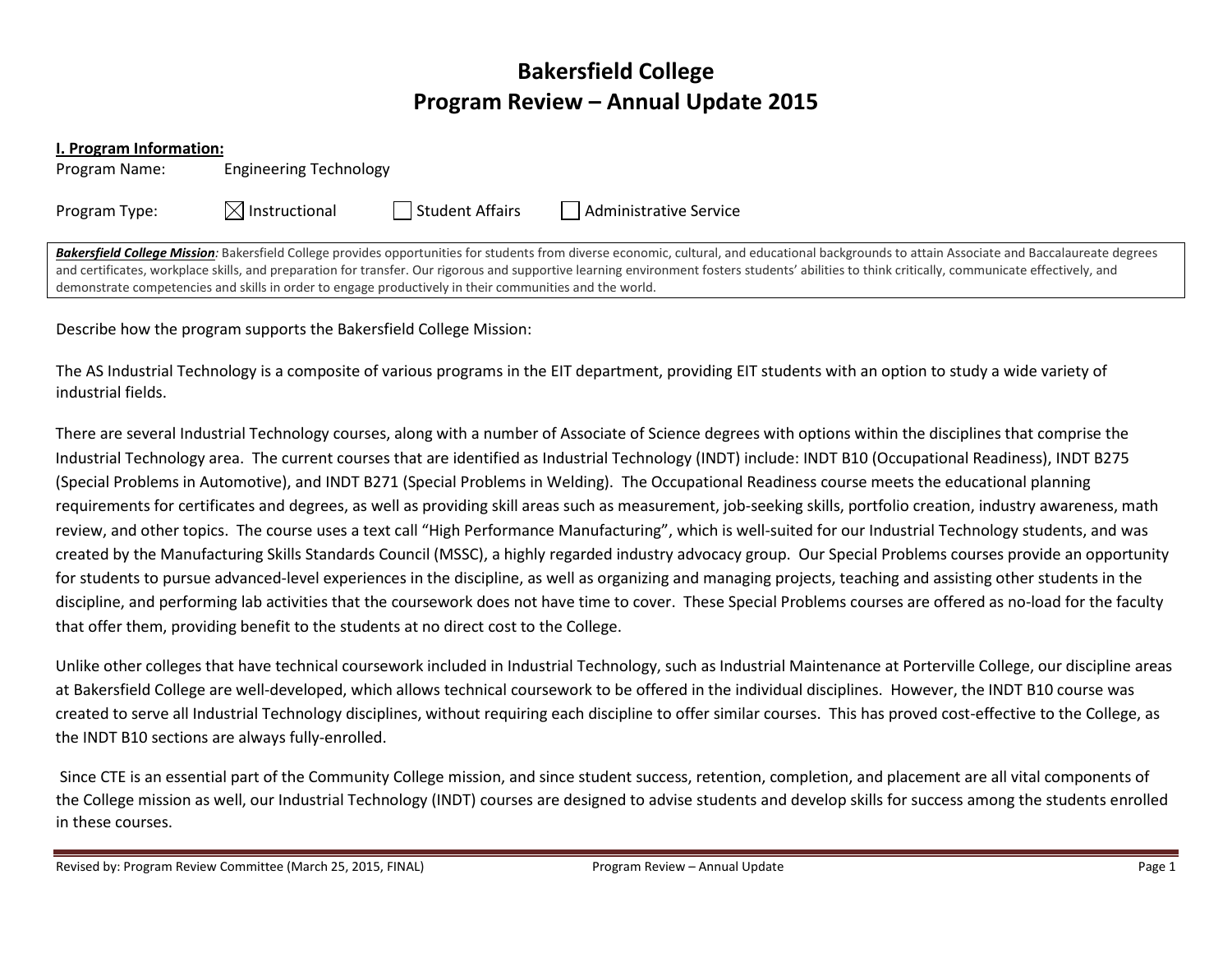Program Mission Statement:

The EIT faculty and staff strive to offer effective, up to date and student centered instruction, being sensitive to the diversity of our students, their educational needs, and their career goals. We provide relevant course and lab work geared toward day and night students seeking careers in EIT related fields, also meeting the needs of students seeking training for career advancement or skills updating. We use a multi-dimensional approach in preparing our students not only for their specific career goals, but also provide activities that assist them with meeting their personal, academic, and intellectual goals. Our faculty actively pursues professional development, program/facilities improvement, and college/community involvement, seeking partnerships and collective efforts.

#### II. Progress on Program Goals:

A. List the program's current goals. For each goal (minimum of 2 goals), discuss progress and changes. If the program is addressing more than two (2) goals, please duplicate this section.

| <b>Program Goal</b>                                                                                                               | Which institutional goals from the<br><b>Bakersfield College Strategic Plan will</b><br>be advanced upon completion of this<br>goal? (select all that apply) | Progress on goal achievement<br>(choose one)                                            | <b>Comments</b>                                                                                                                                                                                                                                                                                                          |
|-----------------------------------------------------------------------------------------------------------------------------------|--------------------------------------------------------------------------------------------------------------------------------------------------------------|-----------------------------------------------------------------------------------------|--------------------------------------------------------------------------------------------------------------------------------------------------------------------------------------------------------------------------------------------------------------------------------------------------------------------------|
| 1. Continue to<br>coordinate with local<br>industry through the<br>work of advisory<br>boards and other<br>collaborative efforts. | $\boxtimes$ 1: Student Learning<br>2: Student Progression and Completion<br>3: Facilities<br>4: Oversight and Accountability<br>5: Leadership and Engagement | Completed:<br>(Date)<br>Revised:<br>(Date)<br>$\boxtimes$ Ongoing:<br>2015-16<br>(Date) | This is an ongoing process. All Industrial<br>Technology disciplines use an Advisory<br>Committee structure to help them<br>determine equipment needs, curriculum<br>changes, student placement, and other<br>important issues.<br>Individual program responses to this goal<br>were addressed on those program's APR's. |

#### B. List new or revised goals (if applicable)

| <b>New/Replacement Program Goal</b> | Which institutional goals will be advanced upon<br>completion of this goal? (select all that apply) | <b>Anticipated Results</b> |
|-------------------------------------|-----------------------------------------------------------------------------------------------------|----------------------------|
|                                     | 1: Student Learning<br>2: Student Progression and Completion                                        |                            |
|                                     | 3: Facilities                                                                                       |                            |
|                                     | 4: Oversight and Accountability                                                                     |                            |
|                                     | 5: Leadership and Engagement                                                                        |                            |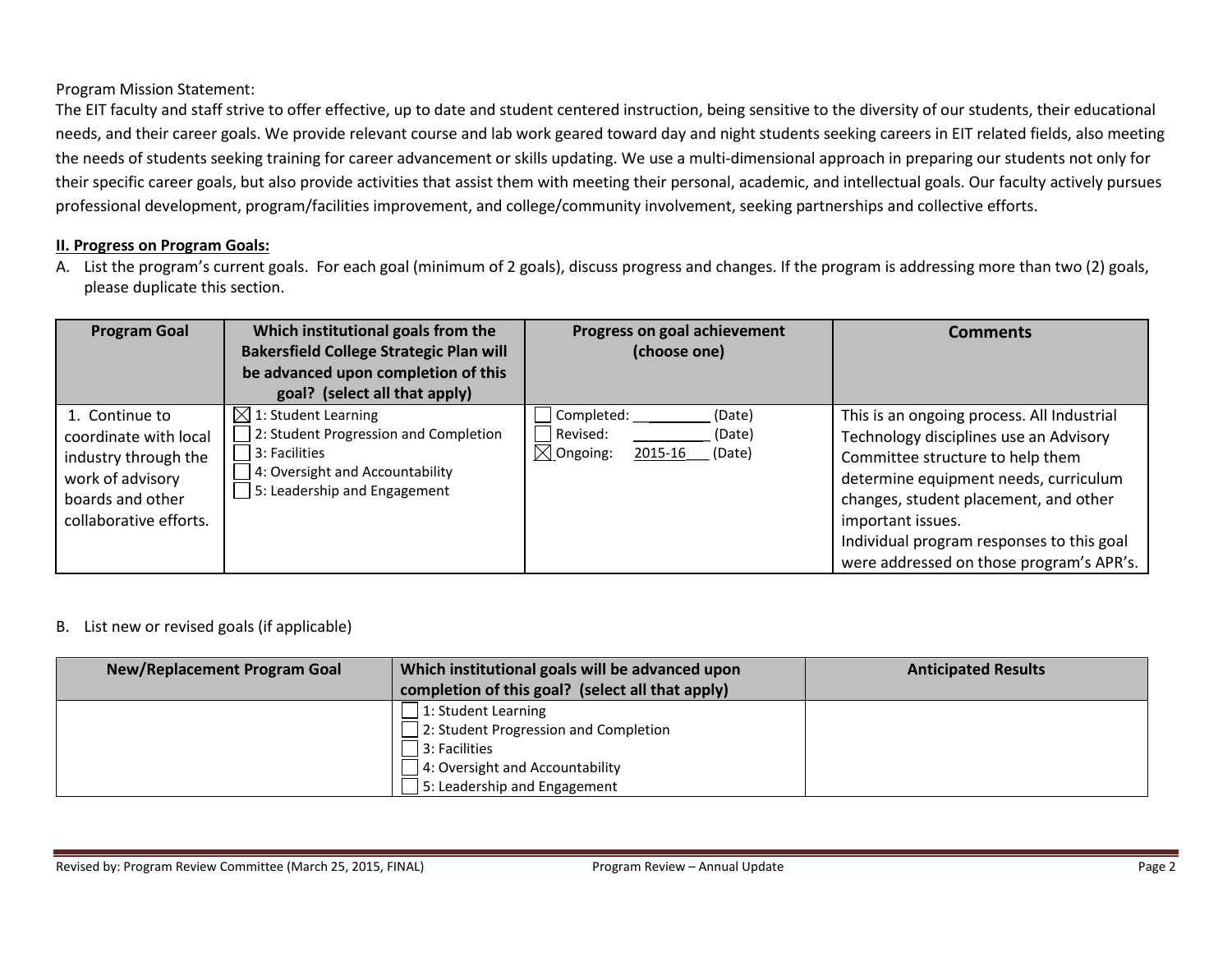#### III. Trend Data Analysis:

Highlight any significant changes in the following metrics and discuss what such changes mean to your program.

- A. Changes in student demographics (gender, age and ethnicity).
	- For the EIT department as a whole:
		- Gender makeup continues to remain steady with approximately 13% of the students being female.
		- •Age and ethnic composition closely parallels that of the entire college.
- B. Changes in enrollment (headcount, sections, course enrollment and productivity). For the EIT department as a whole:
	- The 2014‐15 unduplicated headcount increased upward by 6% to 1,635
	- FTES increased to 610.5 in 2014‐15, up from 565.3 in 2013‐14.
	- FTEF increased to 54.7 in 2014, up from 50.3 in 2013‐14
	- •Last year FTES/FTEF productivity held steady at 11.2
- C. Success and retention for face‐to‐face, as well as online/distance courses. For the EIT department as a whole: The retention and success rates for the EIT department were 88% and 75%, respectively.
- D. Changes in the achievement gap and disproportionate impact (Equity). None.
- E. Other program-specific data that reflects significant changes *(please specify or attach).* All Student Affairs and Administrative Services should respond.

#### IV. Program Assessment (focus on most recent year):

- A. How did your outcomes assessment results inform your program planning? Use bullet points to organize your response.
	- •Each program individually assesses its own outcomes and plans accordingly.
	- $\bullet$ Seven associate degrees in Industrial Technology (General Option) have been awarded in the past five years.
- B. How did your outcomes assessment results inform your resource requests? The results should support and justify resource requests. None.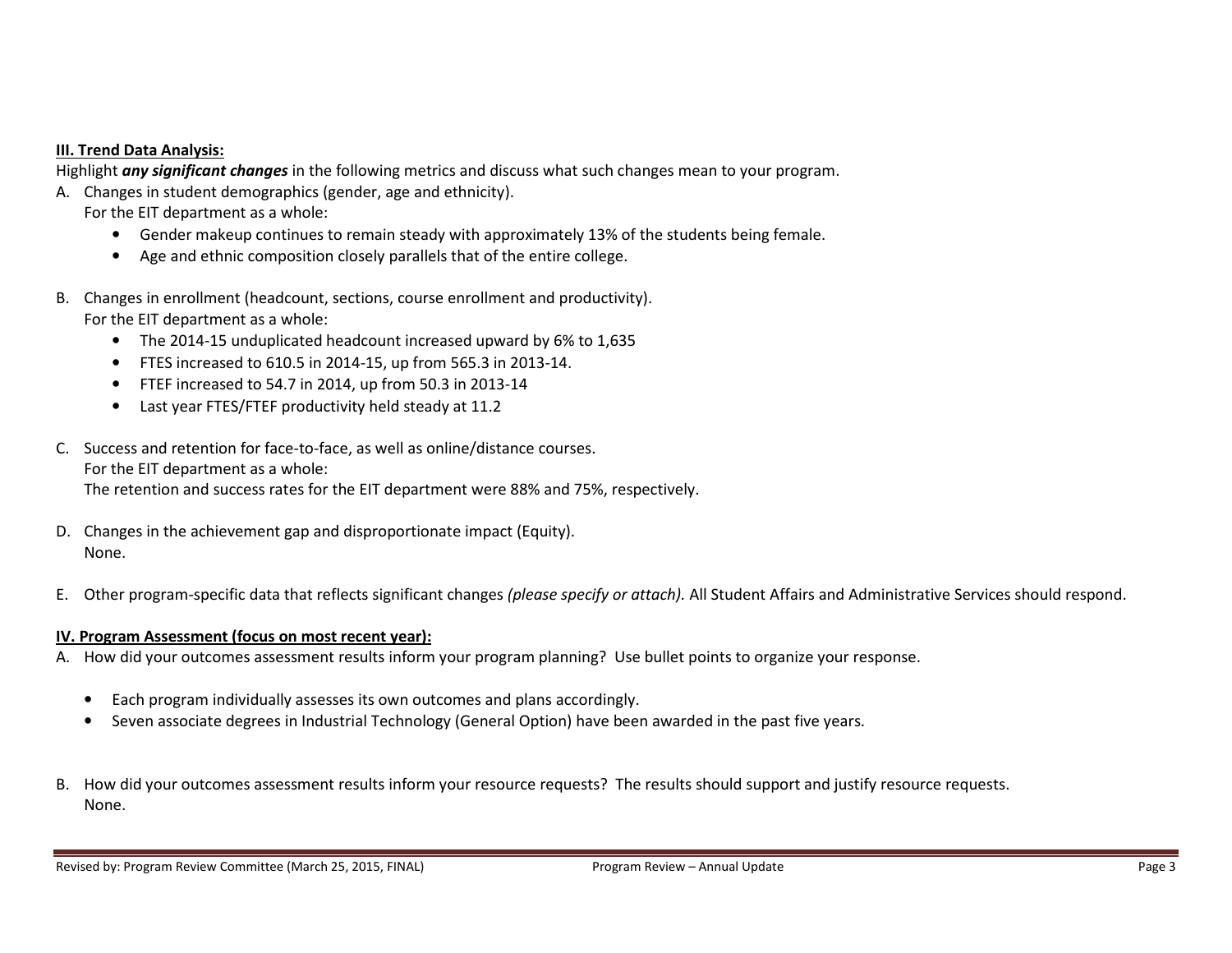- C. How do course level student learning outcomes align with program learning outcomes? Instructional programs can combine questions C and D for one response (SLO/PLO/ILO).
	- The student learning outcomes of various programs of the EIT department integrate the institutional learning objectives throughout the curriculum in the context of each industry applying the respective technologies.
- D. How do the program learning outcomes or Administrative Unit Outcomes align with Institutional Learning Outcomes? All Student Affairs and Administrative Services should respond.

#### Institutional Learning Outcomes:

Think: Think critically and evaluate sources and information for validity and usefulness. Communicate: Communicate effectively in both written and oral forms. Demonstrate: Demonstrate competency in a field of knowledge or with job-related skills. Engage: Engage productively in all levels of society – interpersonal, community, the state and the nation, and the world.

- E. Describe any significant changes in your program's strengths since last year.
	- As a department, Engineering and Industrial Technology has seen significant improvements, including the addition of new faculty members (expansion) in the welding and electronics programs. Individual changes among the disciplines are addressed in their APR's.
	- The College was selected to be one of the pilot Baccalaureate Degree Programs and will begin the BS in Industrial Automation program in Fall 2016. The BSIA will utilize various resources within the EIT department.
- F. Describe *any significant changes* in your program's weaknesses since last year.
	- We continue to have, as a department, the same challenges with resources, staffing, equipment updating/replacement, the level of student academic preparation, and the effect of the cyclical nature of the economy on our funding and enrollment. However, we have improved in several ways, including addressing some equipment/technology issues through C6, STEM, and Chevron grant funding, embedded remediation/basic skills instruction through the C6 grant, and other initiatives on the campus, including the Critical Academic Skills workshops.
	- •We have also benefited from an improved economy, particularly in the construction and technical/mechanical services areas.
	- • An area of concern is the District's insistence that VTEA funding is directed to personnel, and equipment funding that is viable to maintaining current industry expectations is no longer supported through VTEA funding. We believe that continuing on this path will not provide the core indicator improvements that are needed to justify the level of VTEA funding that we currently receive.
- G. If applicable, describe any unplanned events that affected your program.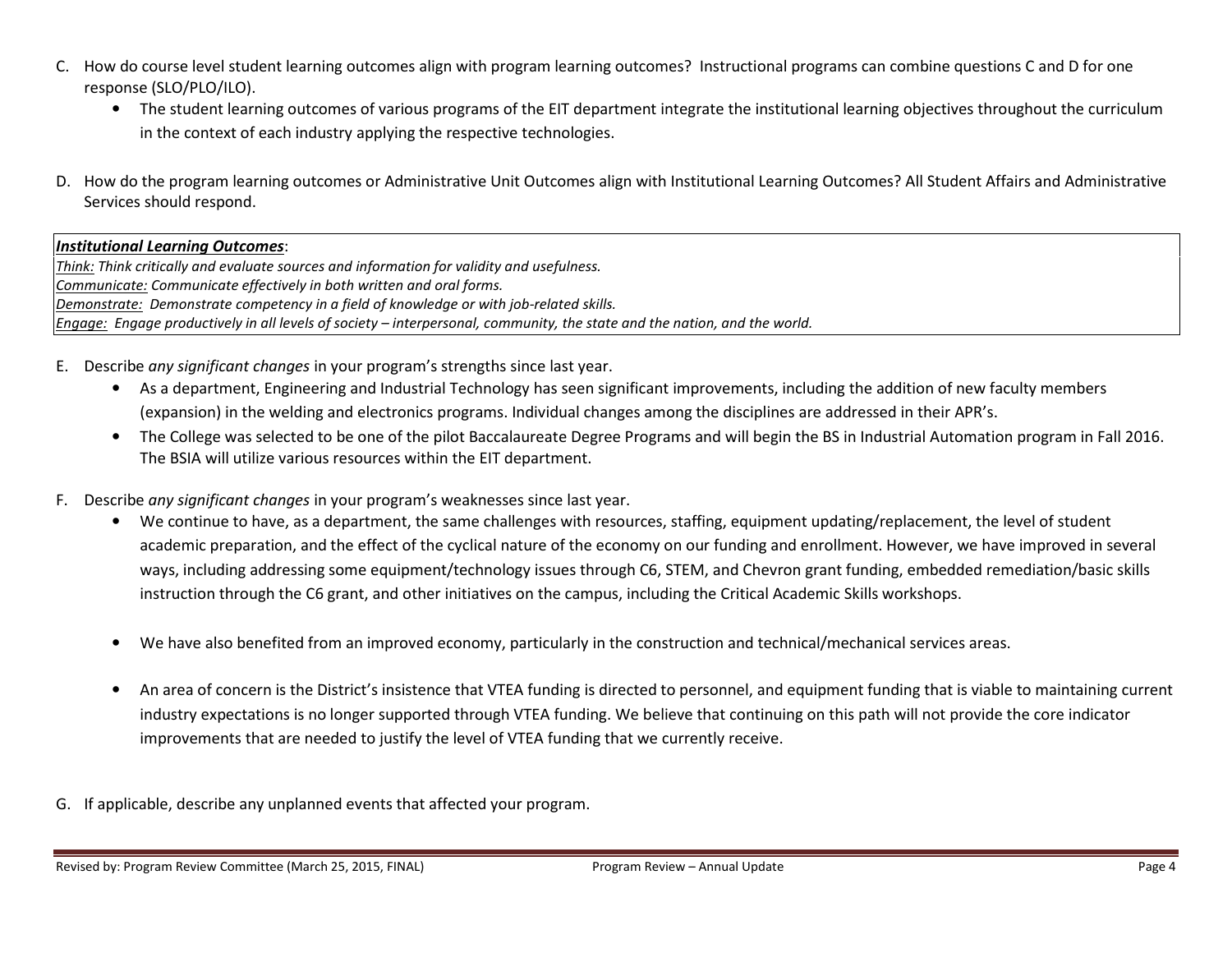The sole full‐time instructor for the manufacturing technology program was elected department chair in 2014, which has effected the offerings of courses in manufacturing technology, required for the AS Industrial Technology.

V. Assess Your Program's Resource Needs: To request resources (staff, faculty, technology, equipment, budget, and facilities), please fill out the appropriate form. https://committees.kccd.edu/bc/committee/programreview

### Human Resources and Professional Development:

- 1. If you are requesting any additional positions, explain briefly how the additional positions will contribute to increased student success. Include upcoming retirements or open positions that need to be filled. None requested.
- 2. Professional Development:
	- a. Describe briefly the effectiveness of the professional development your program has been engaged in (either providing or attending) during the last year, focusing on how it contributed to student success. In June one faculty member attended an injection molding workshop to gain knowledge of the plastics industry.
	- b. What professional development opportunities and contributions can your program make to the college in the future? The faculty of this program could make presentations regarding the career opportunities and pathways that exist for students in the field of engineering technology.

## A. <u>Facilities:</u>

- 1. How have facilities' maintenance, repair or updating affected your program in the past year as it relates to student success? The condition of the manufacturing technology facilities is sufficient for the courses offered. This question will be answered in each program's APR.
- 2. How will your Facilities Request for next year contribute to student success? No new facilities requests.
- C. Technology and Equipment:
	- 1. Understanding that some programs teach in multiple classrooms, how has new, repurposed or existing technology or equipment affected your program in the past year as it relates to student success? This question will be answered in each program's APR
	- 2. How will your new or repurposed classroom, office technology and/or equipment request contribute to student success?